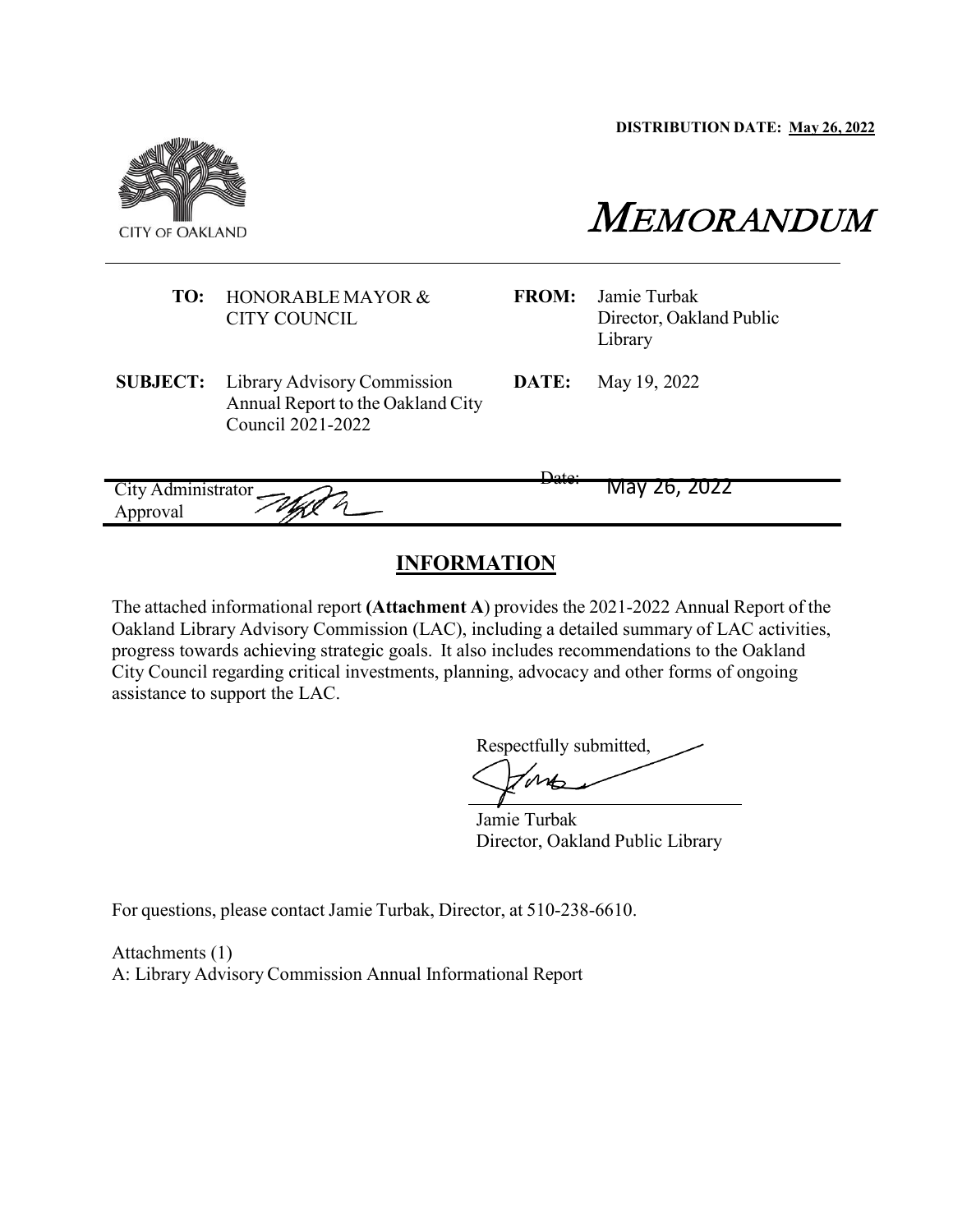# **Attachment A: Library Advisory Commission Annual Report 2021-2022**

#### **Introduction**

In addition to providing citizen oversight of Measure Q and Measure D funding, the City of Oakland's Library Advisory Commission (LAC) is dedicated to supporting the Oakland Public Library's (OPL) active and vital role as an integral part of Oakland through advocating for and publicizing the programs, outreach and activities of its 18 locations. Serving as an open liaison between the Library Administration, the Mayor and City Council, and the citizens of Oakland, the LAC both supports existing library programs and, as required by Ordinance No. 8064 C.M.S which established the Library Advisory Commission in 1969, "integrate[s] the activities of the commission with the City's overall goals and objectives."

In 2018, the Library Advisory Commission created a Strategic Plan which clarified its goals and its ongoing committee structures. This year, we significantly revised it to align with new challenges and opportunities facing the Commission and OPL as our city continues to evolve. The two standing committees are a Sustainability Committee (dedicated to overseeing the timing and strategy of ballot measures and other funding structures, maintaining oversight of the OPL Library budget and leading efforts in the LAC communication with elected officials) and a Community Engagement Committee (previously named 'Outreach Committee,' whose focus is to lead relationship-building with other advocacy groups, manage public messaging (including social media and public events) and educate the public at large about OPL services and programs.) Together, while adding additional ad hoc committees as needed, the LAC works towards these strategic goals:

# **GOAL 1: Establish long-term financial sustainability for Oakland Public Library. GOAL 2: Increase public awareness of Oakland Public Library's financial situation, need for a new Main Library, programs and services.**

#### **GOAL 3: Plan and advocate for expansion of the library system and services. GOAL 4: Maintain LAC infrastructure to sustain a robust commission.**

This report will discuss how the Commission has fulfilled its roles from our last report to the Life Enrichment Committee (LEC) in 2021. As we continued to conduct our business virtually after the shelter-in-place orders halted in-person meetings, our 2021-2022 accomplishments also demonstrate how the LAC met and exceeded expectations as we navigate the late stage of the pandemic. In group and individual capacities as Commissioners, we continued to support, represent, and raise awareness of the needs of Oakland's branch libraries, library system and neighborhoods in our continuing advocacy.

# **Long-Term Financial Stability**

As set out in our authorizing ordinance, the LAC continues to be focused on the sustainable and responsible expenditure of taxpayer dollars. We express our gratitude for the Council's endorsement of Measure C. The LAC also provided formal suggestions for the final language of Measure C concerning increasing the amount of support from the General Fund, which we were glad to see reflected in the ballot measure adopted by Council. While we saw positive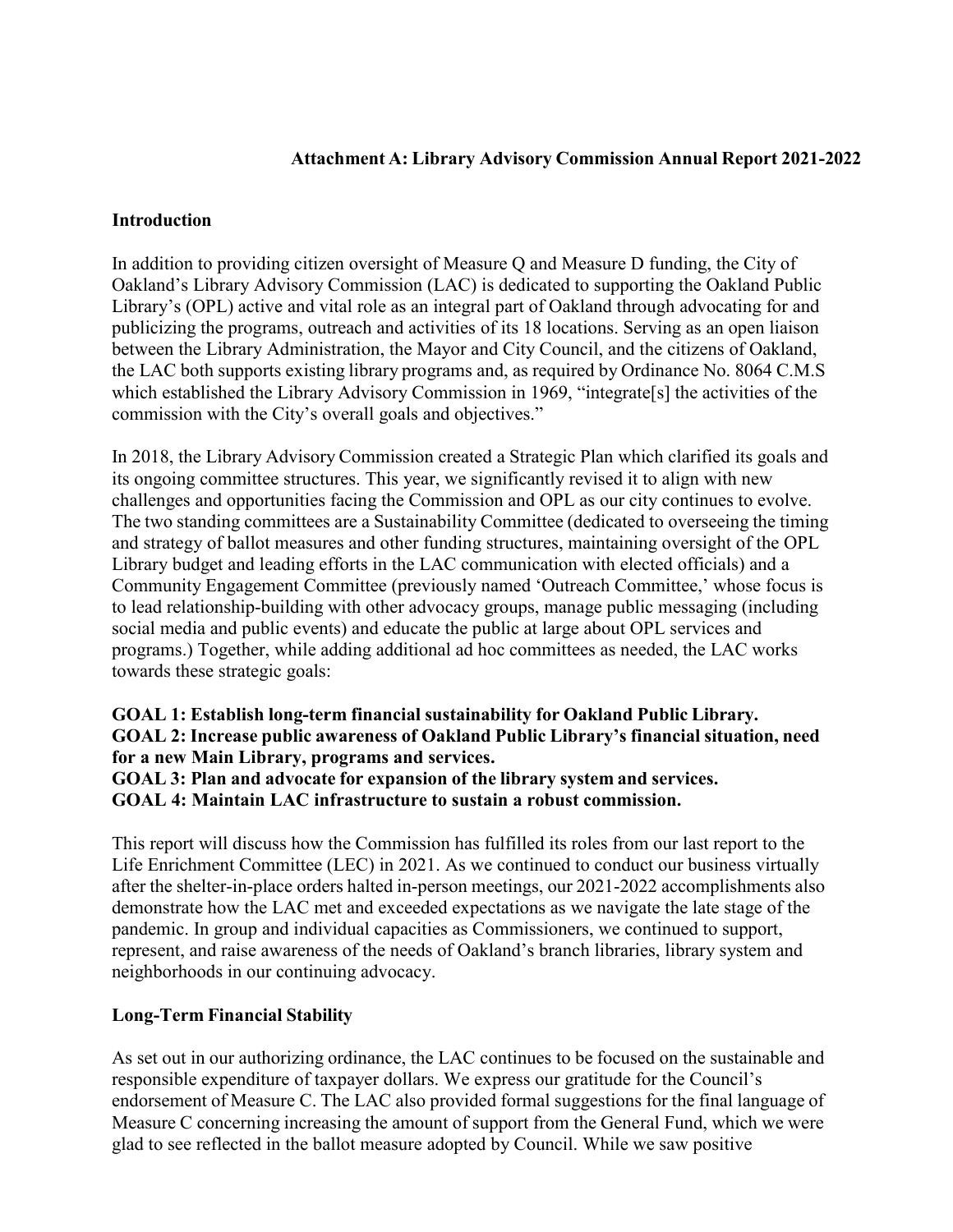developments in long term financial sustainability, we want to outline some areas where future assistance from the City Council would be greatly appreciated.

In last year's report to the LEC, we raised concerns on funding provided to the Public Works Department for the purpose of maintaining OPL facilities. While we have been grateful for their department leadership's willingness to discuss the OPL maintenance backlog, we have continued to notice a shortage of custodial staff and a delay in upkeep. We believe this is related to a shortage of staff and resources in the Public Works Department, and we ask that the City Council provide adequate funding to the Public Works Department for them to fully staff library maintenance. The LAC is concerned that the uneven quality of library maintenance has a significant negative impact on the client experience and saps public confidence in OPL. Oakland residents deserve a library system that has working bathrooms at every location, is free from pest control problems, and that is cleaned on a regular basis. These maintenance issues are a particular concern as we look forward to a likely Measure C renewal in 2022.

We have also made progress in obtaining access to outstanding and closed tickets for OPL service requests from Public Works. The LAC's Sustainability Subcommittee began working with OPL staff to review and recommend metrics based off this data to create a quality bar for OPL patrons (e.g., the ratio of open to closed tickets from the past year, breakdowns of different ticket types, average time to resolution, etc.). We have been actively involved in monitoring the multiple hiring delays for open custodial positions that would service the OPL system. Part of this work has been inviting representatives from the Department of Public Works to our meeting to discuss the situation. We ask that Council not only provide adequate funding, but also work to find HR solutions for efficient hiring of custodial staff so we do not lose qualified applicants due to an elongated timeline and library maintenance does not continue to fall below the quality bar.

The Sustainability Subcommittee has also begun putting together a survey for residents to administer to assess the quality of their libraries in terms of maintenance. This was inspired by our ongoing conversations with advocacy groups for the City of Oakland's Parks and Recreation Department, who created a similar survey to assess public perception of maintenance. By doing this report, we plan to help establish a baseline metric for what OPL patrons currently expect and how far we are from meeting those expectations. We hope to share the findings with the LEC and Council more broadly in the next year for the next report.

# **City-Wide Advocacy and Vision**

Our ongoing recruitment of diverse members has resulted in a Commission with a remarkable range of life experiences, representing 6 out of 7 Council Districts in Oakland. We are still working to gain District 6 representation on the Commission. More broadly, we have happily managed to maintain a mix of race, age, gender, sexual orientation and personal experience that reflects the diversity of Oakland. At the same time, the Commission is facing a challenge where most of our serving members are in their second term. Thus, we would appreciate Council's help in encouraging members of the public to apply to the Commission.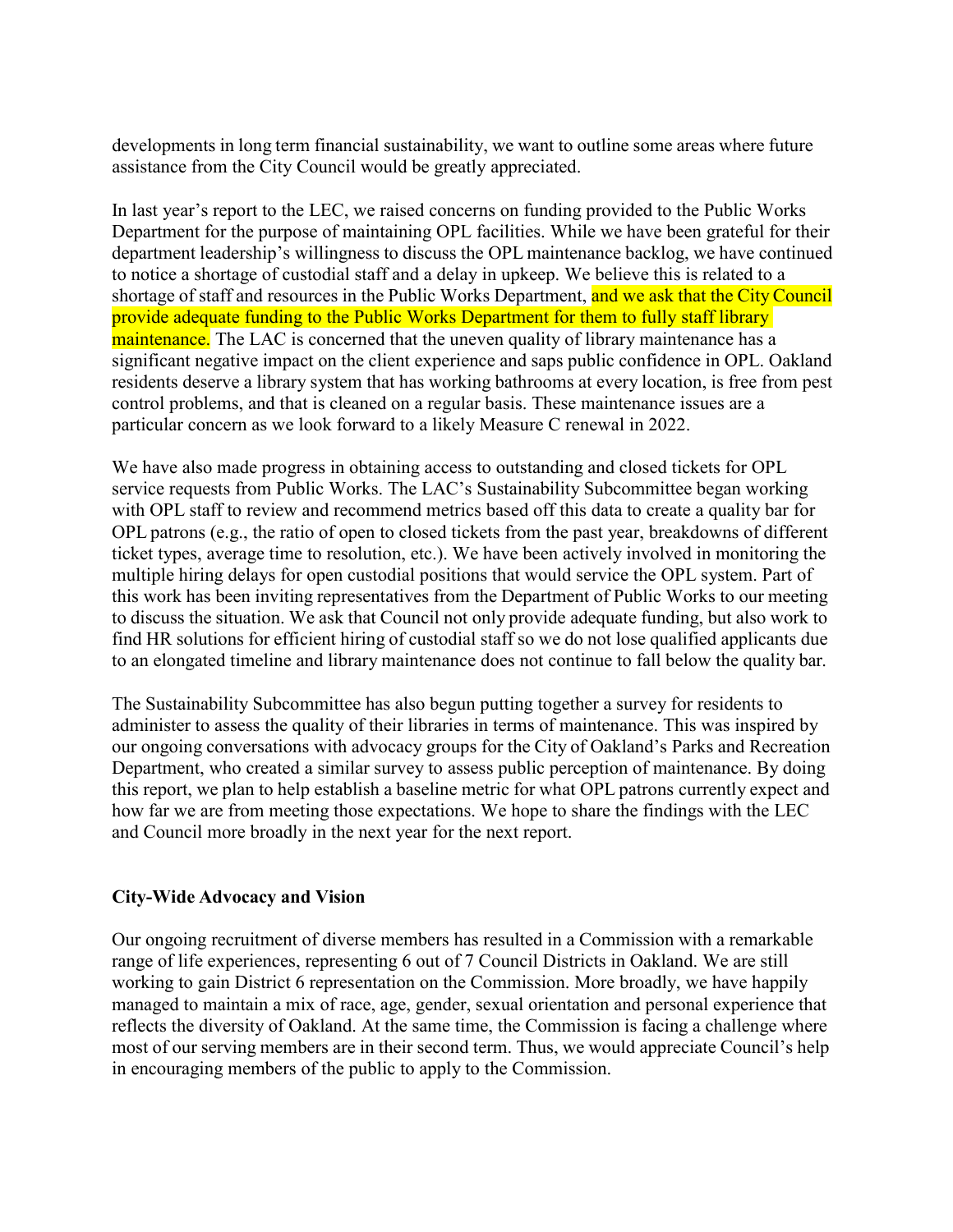To bolster our ongoing desire for diverse representation and ensure that branch libraries without the support of a branch Friends group have equitable advocacy, our current group of Commissioners have continued to volunteer to monitor and advocate for individual branches, in addition to working on system-wide goals.

# **Civic Engagement**

Despite the challenges associated with the pandemic, the LAC has continued to make communication and civic engagement a priority in its work. In our ongoing branch-specific advocacy, Commissioners engage with Oakland's communities in discussions about library services and needs. From our annual OPL Advocates Holiday Mixer for library supporters each December, to our presence at in-person and online library events from movie screenings to author events, festivals to poetry competitions, we represent the city and its libraries. By training advocates to support the library, we hope to create a pool of civically engaged representatives who will promote the Library in a diversity of ways.

Due to the ongoing nature of the pandemic, we continued last year's tradition of making the Library's annual mixer to a virtual public event. We were grateful to have 104 registrants and over 50% attendance for the event, including Councilmember Kalb and Mayor Schaaf. The signups for the 2021 mixer exceeded those for 2020. The mixer was held in partnership with the Friends of the Oakland Public Library, an organization our Commissioners speak with on a monthly basis to keep each other informed of our work. To better maintain connections with the full spectrum of library supporters and stakeholders, the LAC completed a relationship mapping project and will keep it as a living document as new stakeholders come into our purview.

# **Some OPL highlights from the 2020-2021**

- 402,768 library card holders
- 35,488 visits (low number due to Covid)
- 1,049,048 physical items in the collection
- $\bullet$  1,187,504 e-items in the collection
- 82,997 non-English language items checked out
- 1,289,000 physical items checked out
- 1,158,836 e-content checked out
- 108 in-person programs (low number due to Covid)
- 2,906 attendees to in-person programs (low number due to Covid)
- 30,104 views of recorded online program content
- 8,696 in-house computer sessions
- $\bullet$  11,464 in-house sessions of wi-fi
- $\bullet$  1,405,324 website visits